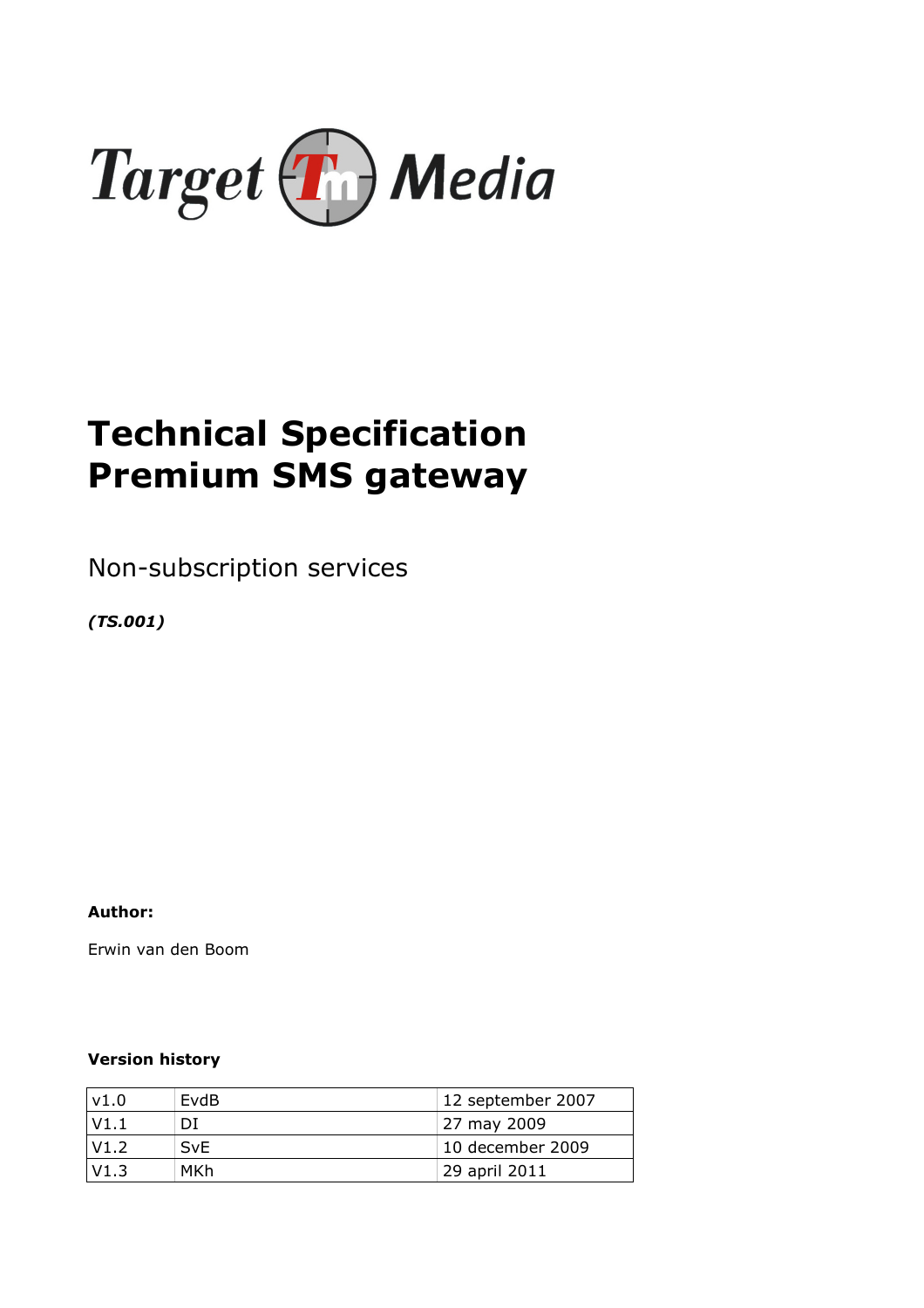## **1. Terminology**

## Mobile Originated (MO)

A message sent from a mobile device to a premium shortcode by the end-user (your customer).

## Mobile Terminated (MT)

A message sent to a mobile device.

### Shortcode

The number the end-user uses to send MO messages to. For example: 3010.

### Keyword

The first word, or first two words of a Mobile Originated message. The keyword will be used to identify the SMS service. When a keyword consists of multiple words, the first word will be referred to as 'main keyword', the second keyword as 'sub keyword'. Example: Text TEST to 3010 (keyword is TEST)

### Non-subscription service

A premium SMS service that takes and processes an MO message, and sends back one or more MT messages as a response.

### MO handler

Script on your server that is called when an MO message is received, and that needs to handle the message. After handling it should call the premium SMS gateway with details about the MT messages to send back to the end-user.

### WAP push message

An SMS that contains an URL to a WAP/mobile website. Instead of a normal text message, the end-user gets a confirmation screen for visiting the website. When the user confirms, a connection to the site will be made automatically.

## Code of Conduct

Each country supported by TargetSMS has its own (self-)regulation with which your service must comply.

## **2. Preface**

This document describes how to set up a non-subscription based premium SMS service. In a nutshell, the handling of a non-subscription based premium SMS service works as follows:

- The customer sends an MO message to the shortcode.
- Depending on the keyword or shortcode (when you have your own unique shortcode), an URL on your server will be called by our system with details about the sent MO message (see section 4)
- Your server processes the incoming message and calls our gateway with the text and end-user rate to use as a reply (see section 5)
- As soon as the delivery status of the messages becomes available, we will call an URL on your server with the status (see section 6).

A more detailed explanation of these steps will follow in the next sections. There is also some sample code available for PHP, see the last section of this document for more information.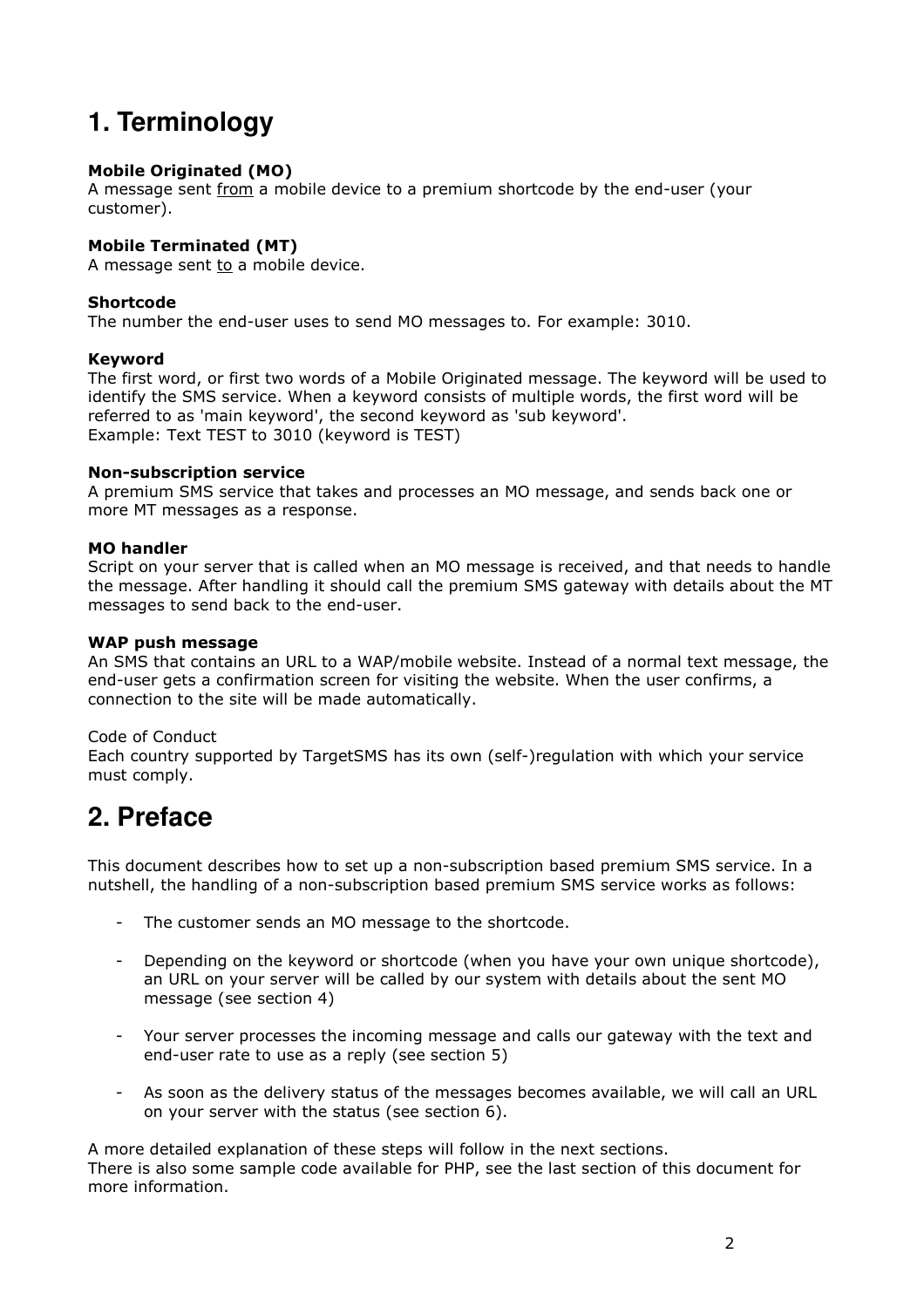## **3. Requirements**

In order to set up a non-subscription premium SMS service:

- a) You will need to have a website and knowledge of scripting languages (ASP, PHP)
- b) You need an account on www.targetsms.nl. If you don't have an account yet, please create one on http://www.targetsms.nl/signup
- c) You need to register a keyword and enter some details of your service on http://www.targetsms.nl/advanced/gateway (menu: Gateway -> Premium SMS -> Non-subscription).

## **4. Receiving MO messages**

When you set up the keyword, the URL for handling incoming messages was also entered. When an MO message is received by the premium SMS gateway for your keyword (or shortcode, when you have an unique shortcode) we will call your MO handler by using HTTP GET with all details of the MO message:

| Variable     | <b>Description</b>    | Format         | <b>Example</b> |
|--------------|-----------------------|----------------|----------------|
| MO Messageld | Unique message ID     | Numerical      | 534048699      |
| ShortCode    | Shortcode             | Numerical      | 3010           |
| MO ShortKey  | Keyword               | Alphanumerical | <b>WEB</b>     |
| Message      | Complete message      | Alphanumerical | Web test       |
| SendTo       | End-user phone number | Numerical      | 31612345678    |
| operator     | Operator ID           | Alphanumerical | 02F480         |

## Explanation:

- MO\_MessageId: the ID of the incoming SMS message.
- ShortCode: the shortcode the message was sent to.
- MO\_ShortKey: the keyword of the service.
- Message: the full message text. Do not rely on this value to determine the keyword. Use MO\_ShortKey instead (see Notes).
- SendTo: end-users phone number in international format.
- operator: ID of the mobile operator. See http://www.targetsms.nl/operators for a list.

## Example:

http://www.mysite.nl/smshandler.php?SendTo=31612345678&Message=WEB+SMS+TEST&Shor tCode=3010&MO\_MessageId=534048699&operator=02F480&MO\_ShortKey=WEB+SMS

#### Expected response:

The premium SMS gateway expects your script to respond with: 45000

If you send any other data, the SMS gateway will retry until it receives a 45000 response. Please do only respond with a value other than 45000 when it makes sense to do a retry later (for example, when your database server is unavailable at that moment).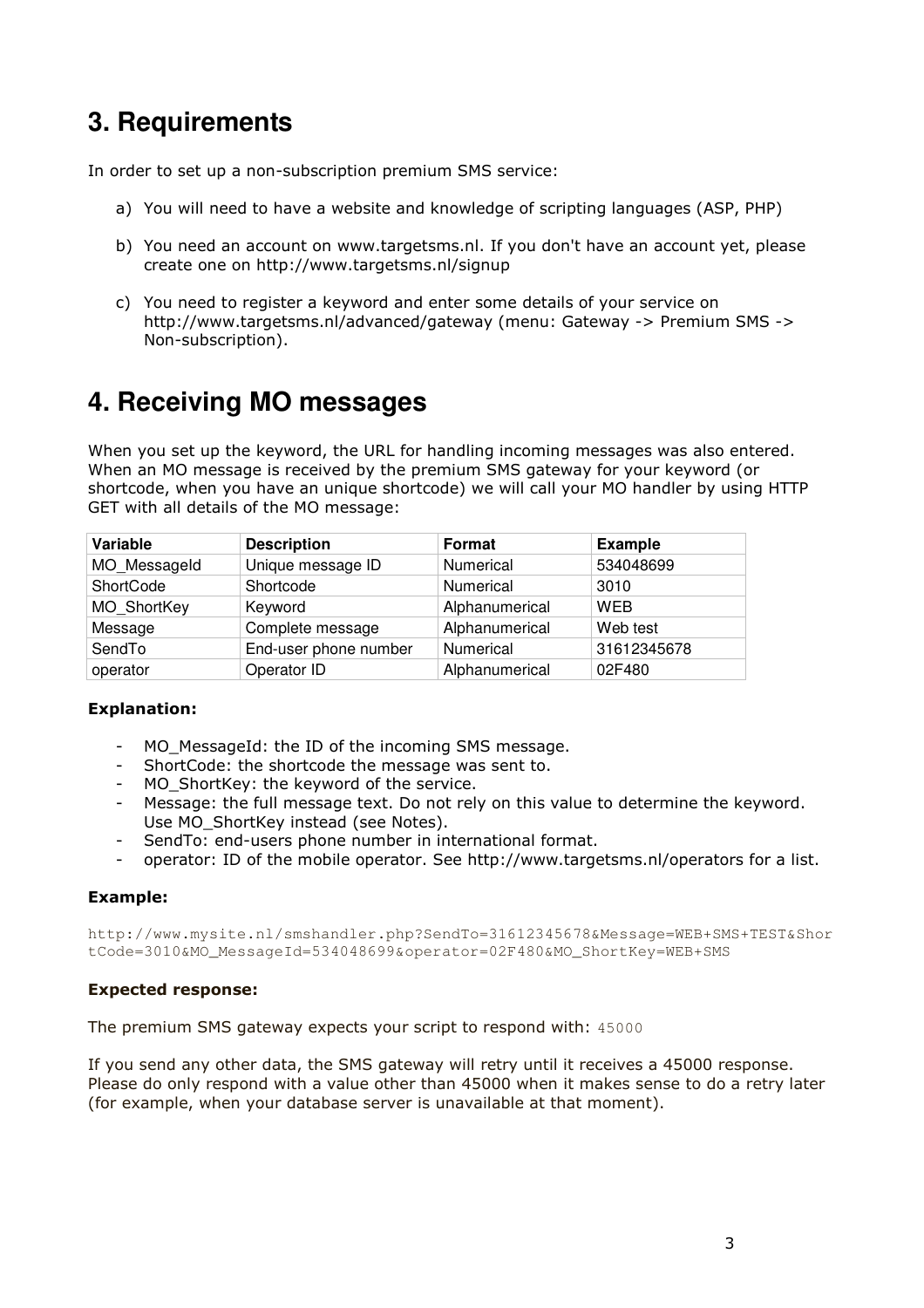#### Notes:

- In some scripting languages, like PHP, variables are case-sensitive. Please take notice of the exact spelling of the variable-names. E.g. use \$\_GET["MO\_MessageId"], \$\_GET["MO\_ShortKey "], etc.
- You can secure your MO handler by checking if the requests are coming from 89.184.168.65 or from 78.152.58.66 (In PHP, see: \$ SERVER["REMOTE\_ADDR"])
- Make sure no other output than 45000 is given as a response, for example PHP error messages. Consider turning off 'DisplayErrors' in your configuration file (php.ini), which is recommended in general.
- In general: do not rely on the message text to determine what keyword was used, but use MO\_ShortKey. Example: in some countries sending STOP will stop all subscriptions to that shortcode. We will call the MO handlers for all active subscription services, however the message text will probably be 'STOP', but we will search the right keyword and put it in MO\_ShortKey.

## **5. Reply with MT messages**

Now your script has received the details and did the necessary handling (like forwarding the message content by e-mail to the webmaster, or pulling information from a database), it now needs to reply with one or more MT messages.

For each message that has to be sent back, the following URL has to be called with HTTP POST:

http://api.targetsms.nl/ps\_handler/sendmessagev2.asp

| <b>Variable</b> | <b>Description</b>                 | <b>Format</b>  | <b>Mandatory</b> | <b>Example</b>         |
|-----------------|------------------------------------|----------------|------------------|------------------------|
| username        | TargetSMS username                 | Alphanumeric   | Yes              | myaccount              |
| handle          | Access code                        | Alphanumeric   | Yes              | d6861a8f6697a2aad8fe7d |
| shortkey        | Keyword                            | Alphanumeric   | Yes              | <b>TEST</b>            |
| shortcode       | SMS shortcode                      | <b>Numeric</b> | Yes              | 3010                   |
| sendto          | Recipient's phone number           | <b>Numeric</b> | Yes              | 31612345678            |
| mo_messageid    | Message ID of the incoming message | <b>Numeric</b> | Yes              | 56845612               |
| message         | Message text to be send back       | Alphanumeric   | Yes              | Example message text   |
| tariff          | Amount to be billed                | <b>Numeric</b> | Yes              | 150                    |
| push            | WAP push message                   | '0', '1'       | No.              |                        |
| purl            | WAP push URL                       | Alphanumeric   | No               | http://www.test.com    |
| returnid        | Return message id in the response  | Always 'yes'   | No.              | ves                    |

The following variables apply:

## Explanation:

- username: The username of your TargetSMS account
- handle: Hash ID that belongs to your TargetSMS account. This is not your TargetSMS login password. You can find it on www.targetsms.nl/handle (after log in)
- tariff: The rate that will be charged to the end-user for receiving the message. The rate is in cents, local currency and must be equal to or lower than the rate you set when registering the keyword.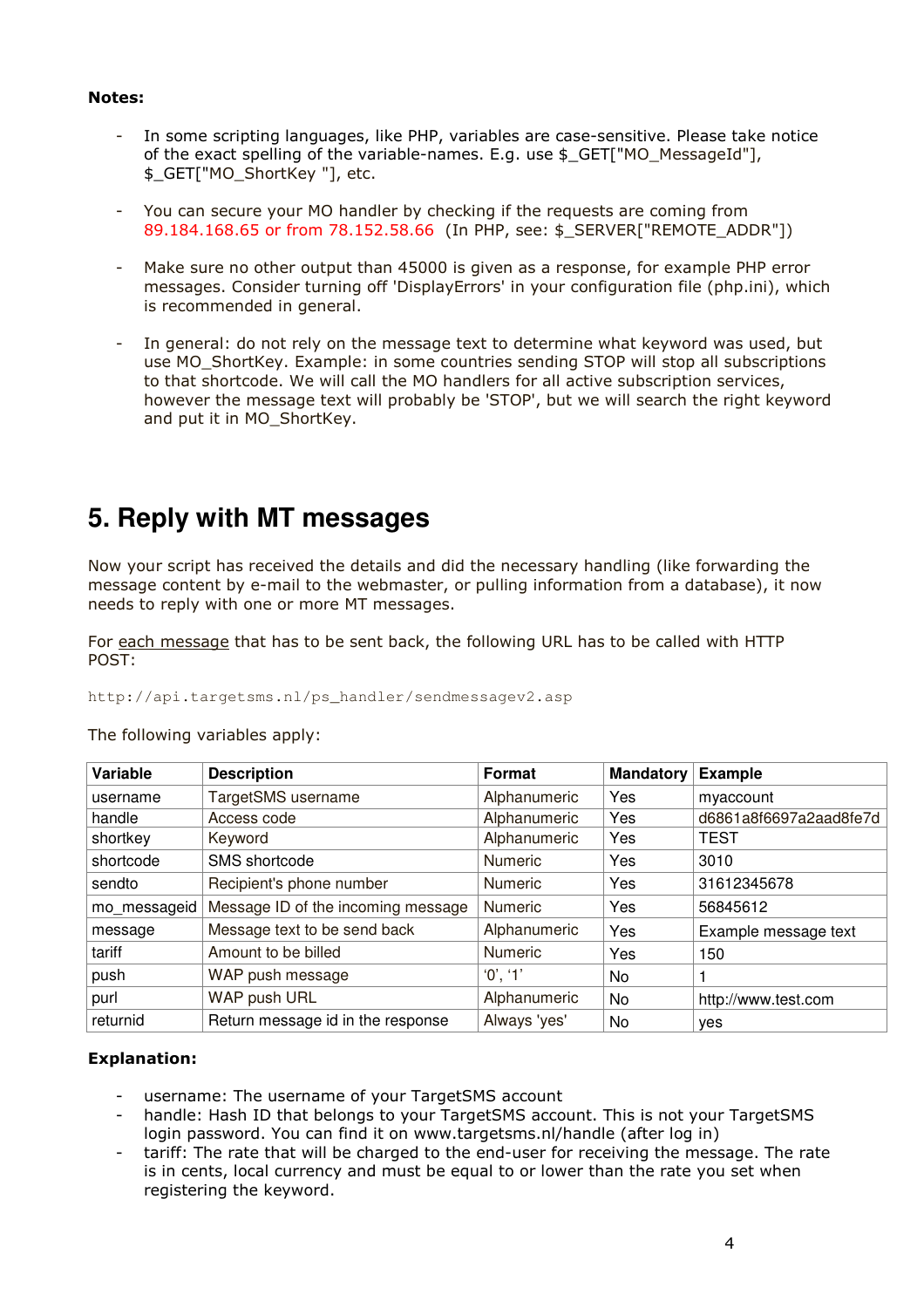- $\circ$  Note 1: In some countries (like Belgium) the end-user rate is fixed per shortcode, the value for 'tariff' will be ignored.
- $\circ$  Note 2: Service- or error messages in the Netherlands may not be charged for more than 25 eurocents.
- push: A WAP push is a bookmark for a mobile phone. Enter 1 for this parameter when a WAP push SMS message has to be sent.
- purl: set the URL of the WAP push message here (only applicable when push=1)
- message: the message text to reply. Your text may be no longer than 160 characters. In case of a WAP push, the maximum length is 25 characters. You can use the following characters:  $a-z$ ,  $A-Z$ ,  $0-9$ ,  $+\%#()^*$ +,- $/$ :; < = >? £¥§ÄÅÜäèéìñòöùü=
- returnid: add this parameter with value 'yes' when you want to receive the MT message ID in the response. You may use this ID in receiving your billing status.

The following parameters can simply be passed on:

- shortkey: The keyword of your service (see: MO\_ShortKey)
- shortcode: The shortcode your service runs on (see: ShortCode)
- sendto: The end-users phone number (see: SendTo)
- mo\_messageid: The ID of the MO message (see: MO\_MessageId)

#### Example:

http://api.targetsms.nl/ps\_handler/sendmessagev2.asp?username=test&handle=d6861a 8f6697a28fe7d92c586178ce55&shortkey=TEST&shortcode=3010&sendto=31612345678&mo\_me ssageid=32479824397&message=Dit+is+een+test&tariff=025&returnid=yes

#### Response:

When the message has been sent, the response will be: 45000 MT message ID (for example. 45000 785340486)

Store the ID of the MT message when you want to be able to determine if the message was delivered and paid. See also the next section "Getting delivery/billing status".

#### Errors:

|       | If not OK, one of the following error-codes will be returned:                    |
|-------|----------------------------------------------------------------------------------|
| 45001 | Incorrect phone number                                                           |
| 45002 | Incorrect message                                                                |
| 45003 | Incorrect shortcode                                                              |
| 45004 | Incorrect mo messageid                                                           |
| 45005 | MO record not found for this mo messageid or maximum number of messages exceeded |
| 45006 | Invalid end-user rate (tariff)                                                   |
| 45007 | Username doesn't match keyword owner                                             |
| 45013 | End-user rate (tariff) was higher than the registered price                      |
| 45019 | Unknown member                                                                   |
| 45020 | Maximum number of messages exceeded                                              |
| 45022 | Incorrect URL                                                                    |
| 45023 | WAP description too long                                                         |
| 45024 | URL too long                                                                     |
| 45025 | End-user rate must be zero (000) when sending a WAP Push message in this country |
| 45030 | No handle specified                                                              |
| 45031 | Incorrect handle                                                                 |
| 45091 | Blocked by infofilter                                                            |
| 45092 | Blocked by infofilter                                                            |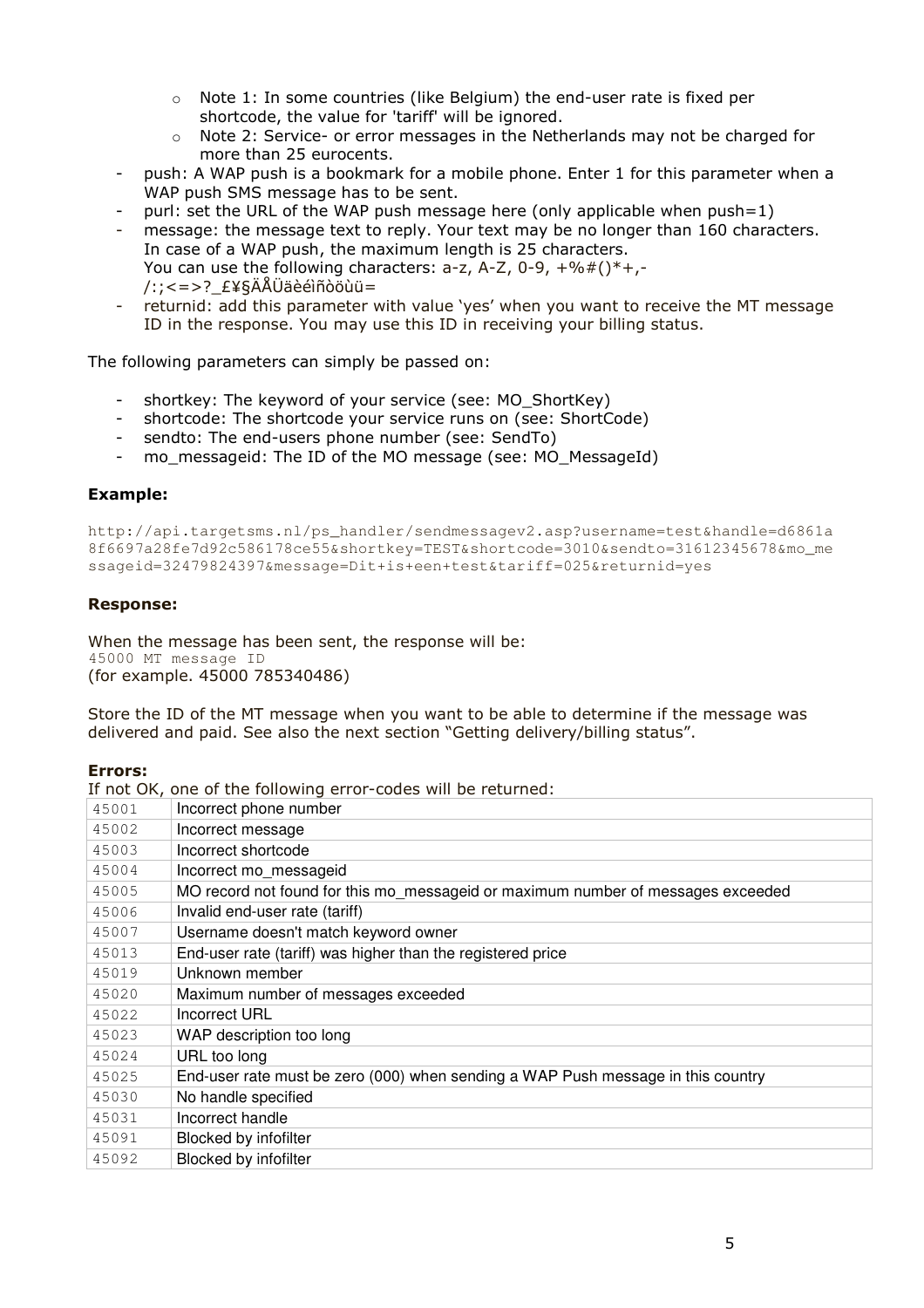## **6. Getting delivery/billing status**

When an 45000 785340486 response has been given when sending the MT messages, this does not necessarily mean that the message was delivered (thus: paid).

When SMS delivery status has been set up during the process of registering your keyword, the URL you specified will be called using the HTTP GET request method. To use this service the parameter returnid=yes has to be sent with sendmessagev2 to retrieve the correct MT Message ID.

The following variables will be sent:

| Variable  | <b>Description</b> | Format       |
|-----------|--------------------|--------------|
| id        | MT Message ID      | Alphanumeric |
| reason    | Status code        | Numeric      |
| shortcode | Shortcode          | Numeric      |

#### Explanation:

- id: MT message ID, this value was returned by the MT interface in the previous section.
- reason: Status of the message, see for a list: http://www.targetsms.nl/statuscodes
- shortcode: Shortcode corresponding to the service.

### Example:

http://www.mysite.nl/statushandler.php?id=785340486&reason=0&shortcode=3010

#### Expected response:

The premium SMS gateway expects your script to respond with: 45000

If you send any other data, the SMS gateway will retry until it receives a 45000 response. Please do only respond with a value other than 45000 when it makes sense to do a retry later (for example, when your database server is unavailable at that moment).

#### Notes:

- The url where we send the Status information to can be implemented in the wizard on www.targetsms.nl at your keyword.
- In some scripting languages, like PHP, variables are case-sensitive. Please take notice of the exact spelling of the variable-names.
- You can secure your MO handler by checking if the requests are coming from 89.184.168.65 or from 78.152.58.66 (In PHP, see: \$\_SERVER["REMOTE\_ADDR"])
- Make sure no other output than 45000 is given as a response, for example PHP error messages. Consider turning off 'DisplayErrors' in your configuration file (php.ini), which is recommended in general.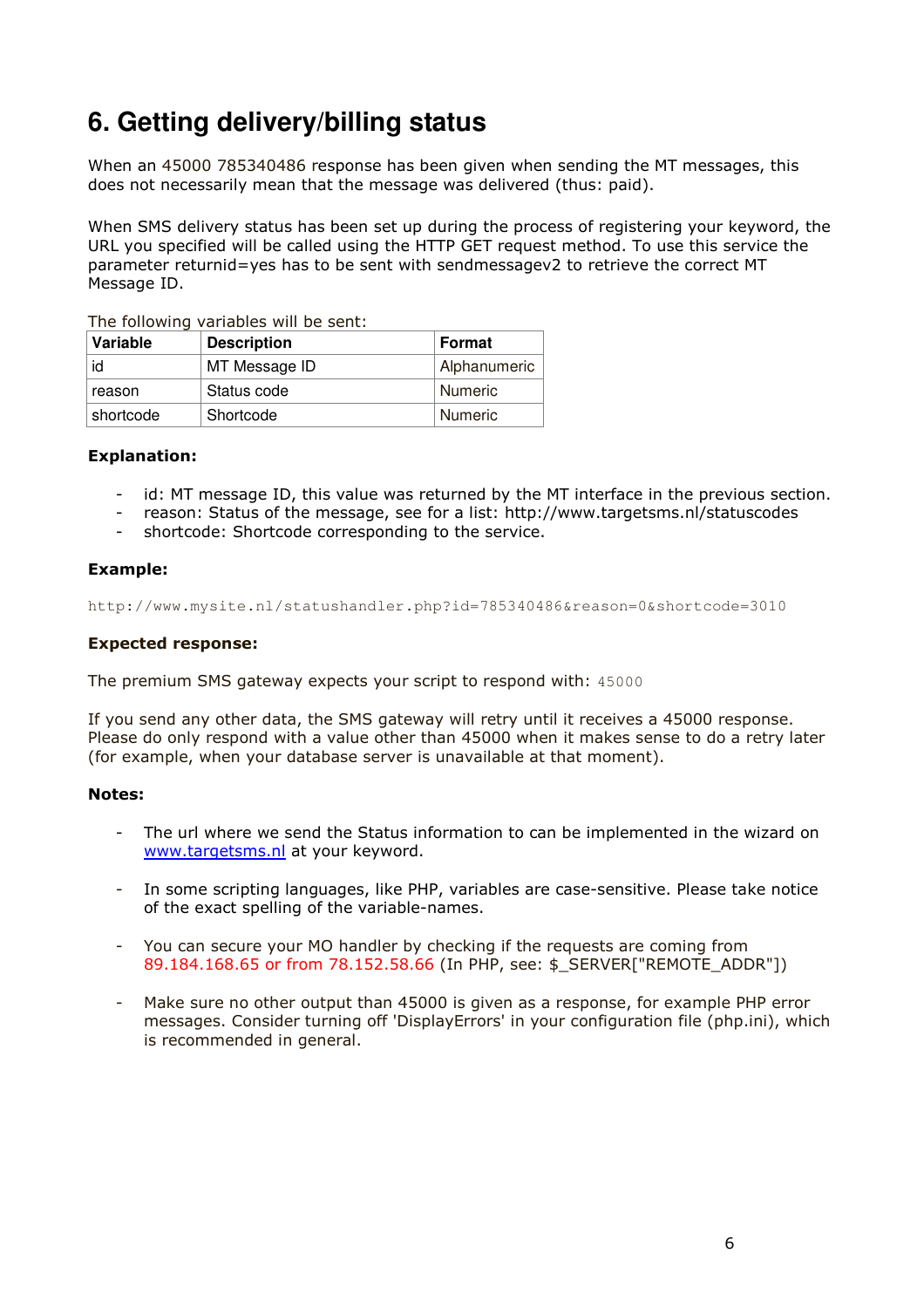## **7. Example code**

For your convenience, there is sample code available. The package can be downloaded from:

http://www.targetsms.nl/examples/targetsms.zip

For non-subscription services, the following scripts from the package are relevant:

- class.httprequest.php: Defines a class to call URL's without using fopen wrappers or cURL. Installing of non-standard PHP modules is therefore not needed.
- class.targetsms.php: This class contains several useful functions for interfacing with the TargetSMS gateway.
- non-subscription.php: An example handler for incoming messages.
- config.php: Describes the variables you probably want to change to your own preferences without changing the code, e.g. SMS texts.

## **8. Troubleshooting**

This section describes some common problems and solutions as well as contact information for our tech support.

## **8.1 Common problems**

#### Unexpected errors occur when the given URLs are called, for example: 400 HTTP Bad request

Check if the data that was sent was URL encoded. If you are experiencing problems with URL encoding, please try the class in class.httprequest.php to make the calls. In that class all parameters are encoded automatically.

#### There is an empty response from the URL or PHP errors are shown like 'Failed to open stream...'

Make sure that fopen-wrappers are enabled when calling the URLs with the file() or fopen() function in PHP, you check this using phpinfo().

If fopen-wrappers are not enabled, you can also call the URLs using the cURL library or use the class in class.httprequest.php from our package with examples (the latter doesn't depend on any packages whatsoever). If you want to use cURL, make sure that the library is enabled.

#### An error code of 45000 is returned

Make sure that you don't exceed the maximum number of messages per day/week/month that you set when registering the keyword.

#### The variables like \$\_GET["mo\_messageid"] are empty!

Make sure that you fetch the variables from the right array, so use  $$$  GET instead of  $$$  POST when your handler is called using a HTTP GET. Also, take into account that variable names are case-sensitive in PHP.